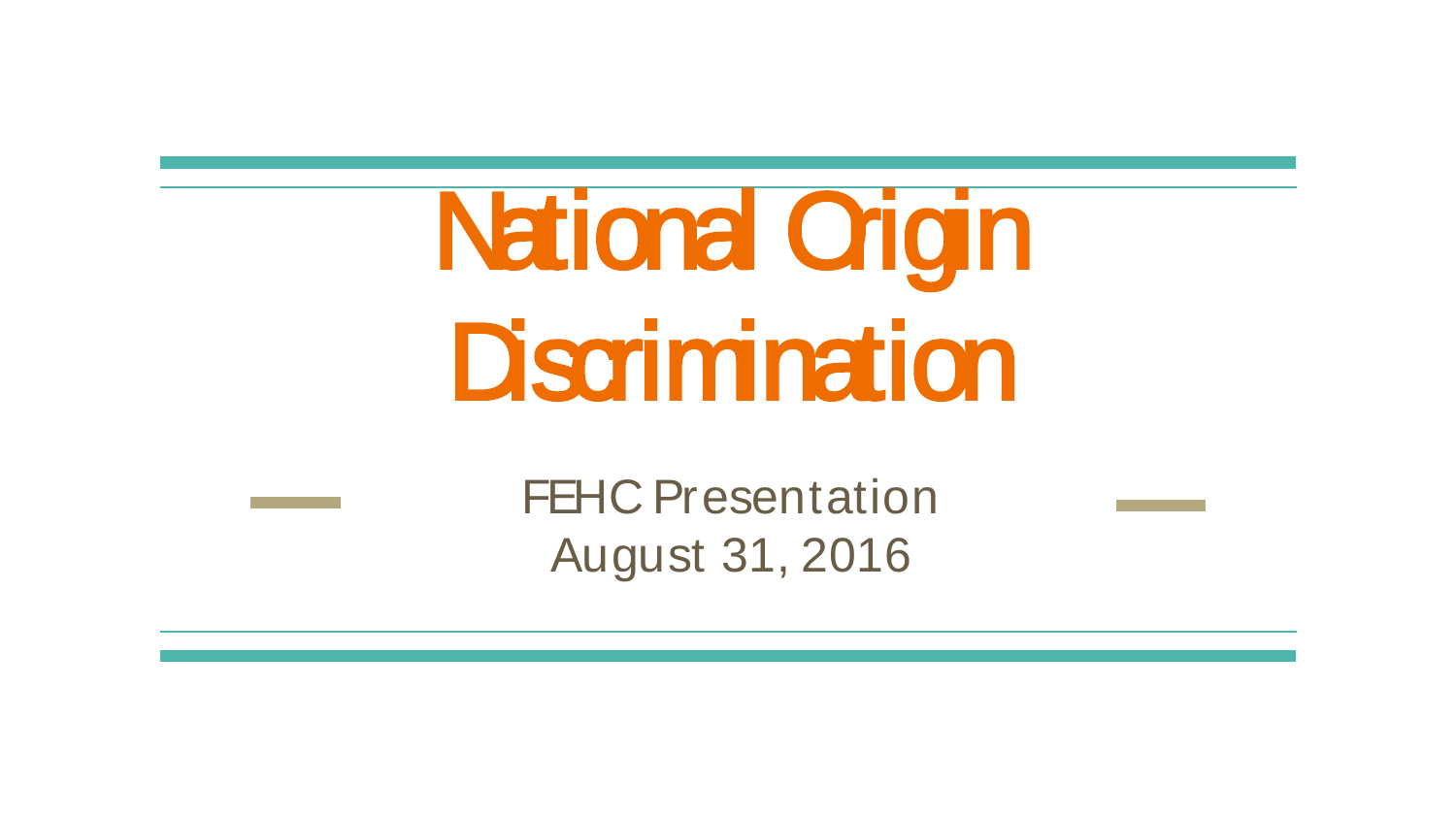# Who We Are Why We're Here



The Legal Aid Society-**Employment Law** Center

Stacy Villalobos & Marisa Díaz

Immigration & National Origin Program & its Language Rights Project

• What is "national origin"?

- What is "national origin discrimination"?
- How can the Fair Employment & Housing Council (FEHC) strengthen and clarify protections for workers?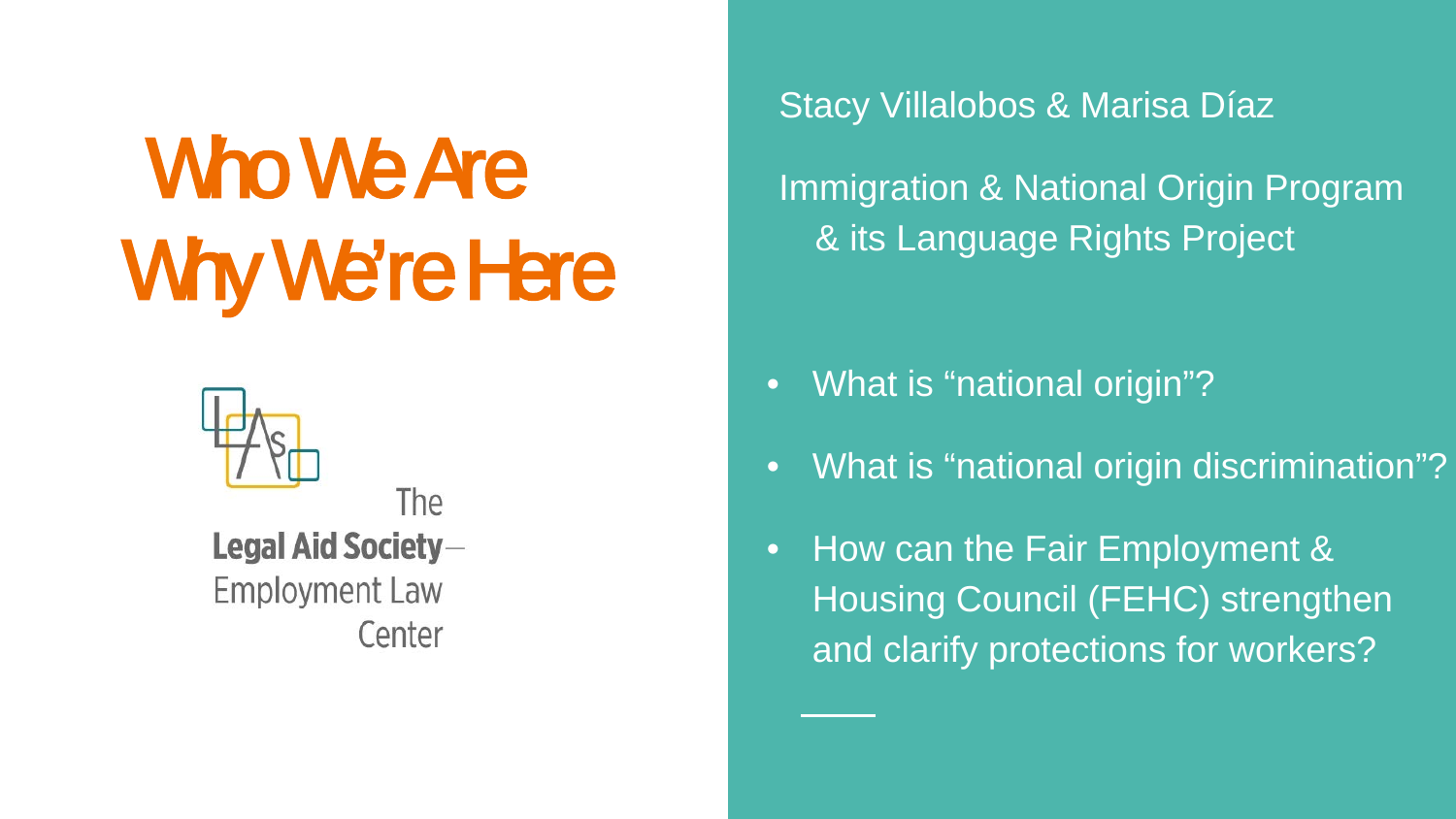#### Why does this issue matter?

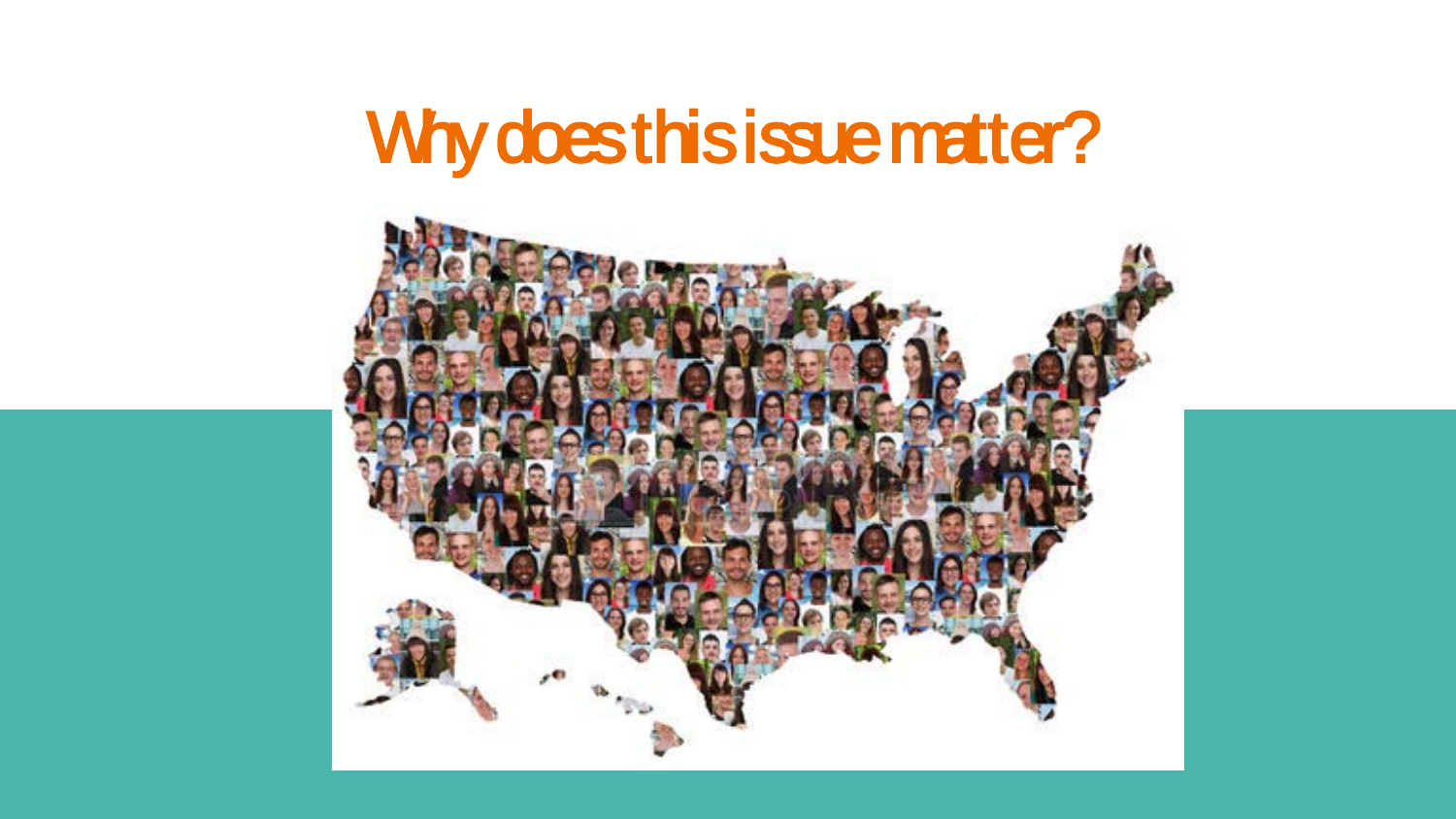#### **Ethnic Diversity in the U.S. & CA**

16.7% (26.3 m illion) foreign-born persons in the U.S. labor force (2015).

Undocumented immigrants compose approximately 5.1% (8.1 m illion) of the U.S. labor force (2012). 1 in 3 workers in California is an immigrant



(2015).

Approximately 1 in 10 workers in California is an undocumented immigrant.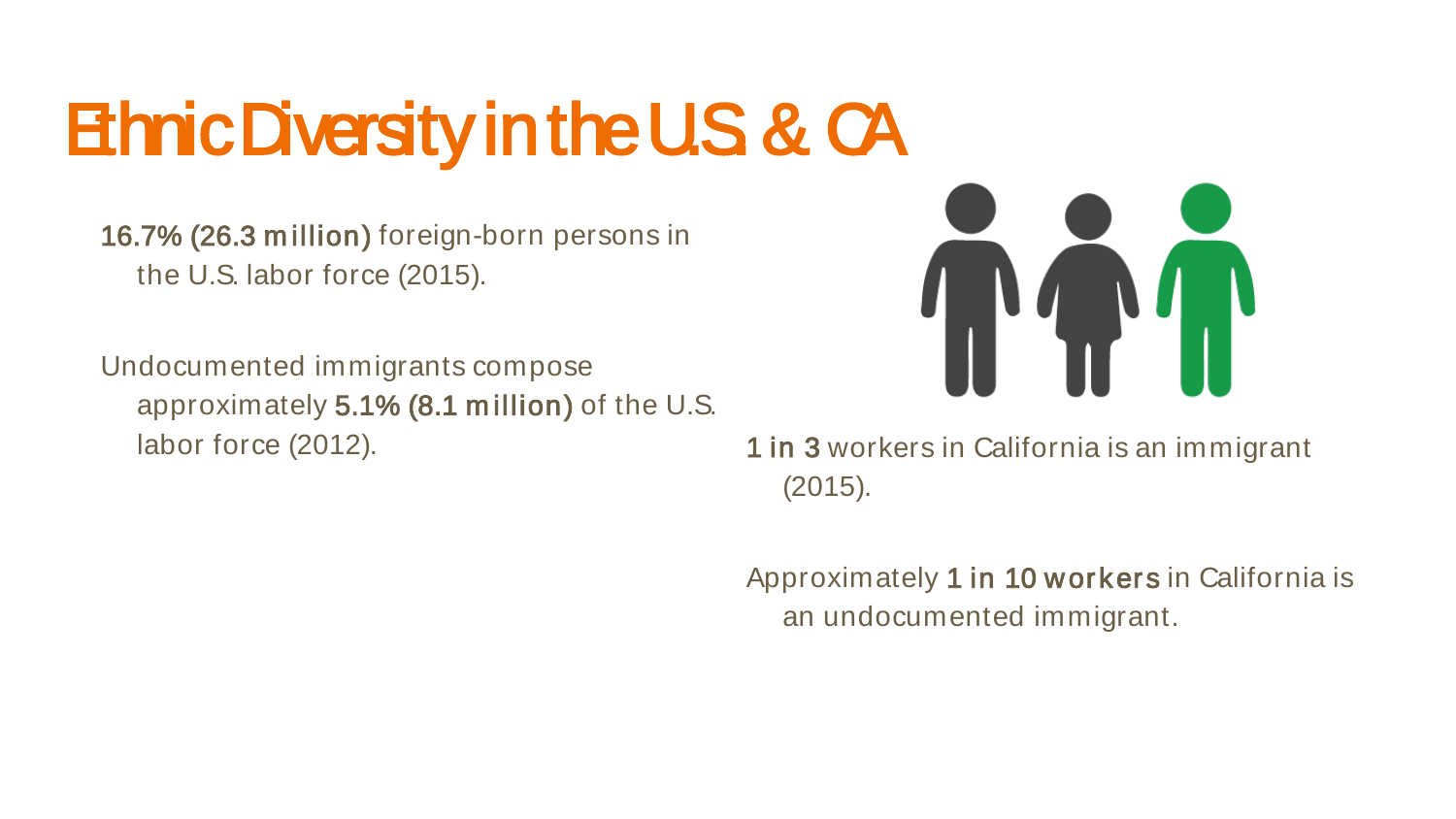# <u> The Literature of Literature of Literature of Literature of Literature of Literature of Literature of Literature</u>

### Linguistic Diversity in the U.S. & CA

1 in 10 working-age U.S. adults is limited English proficient (LEP).

CA and TX have highest share of LEP working-age adults.

7 of 10 metropolitan areas with highest percentage of LEPs in working-age adult pop. in CA.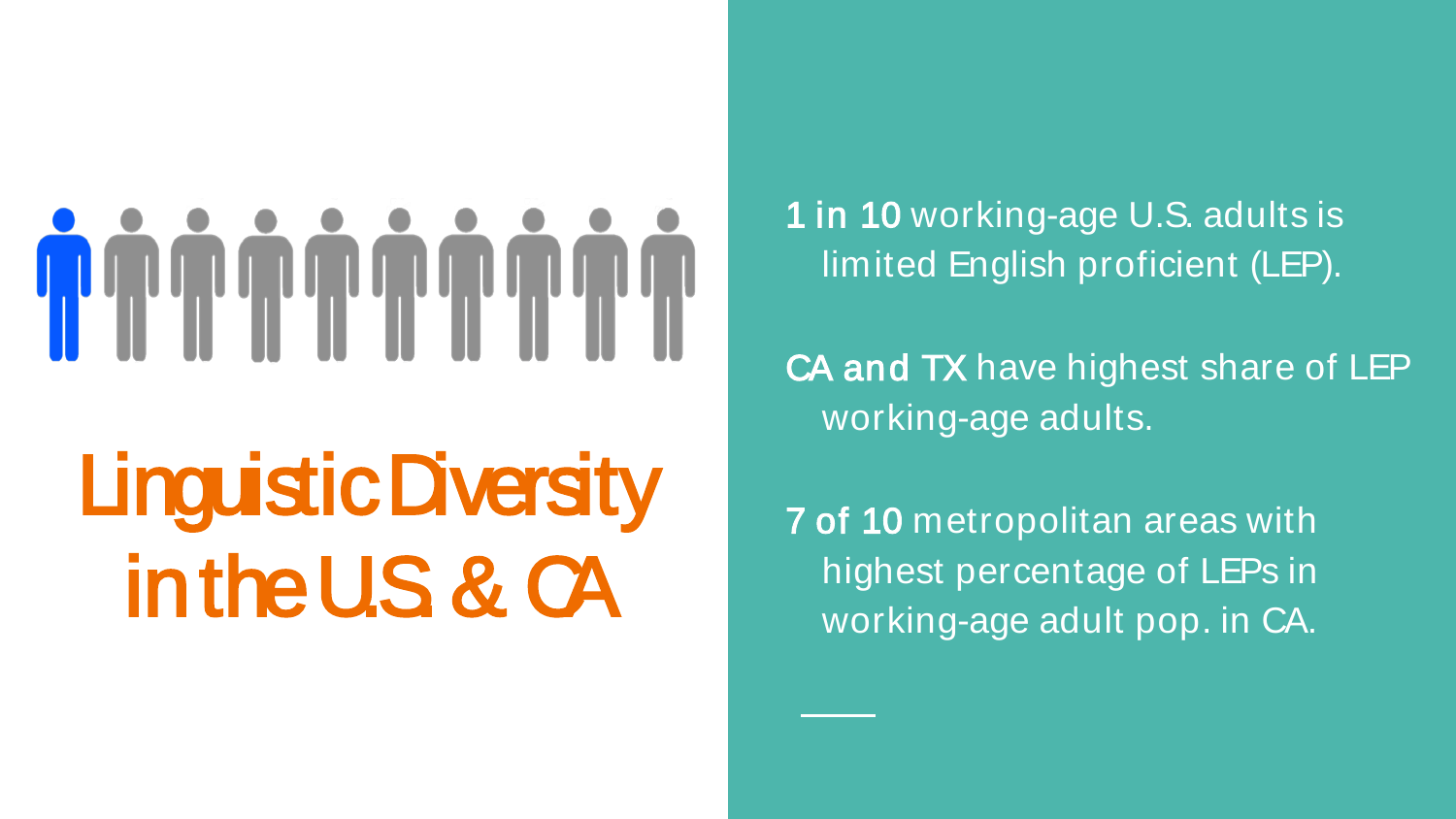# What is "national origin" discrimination?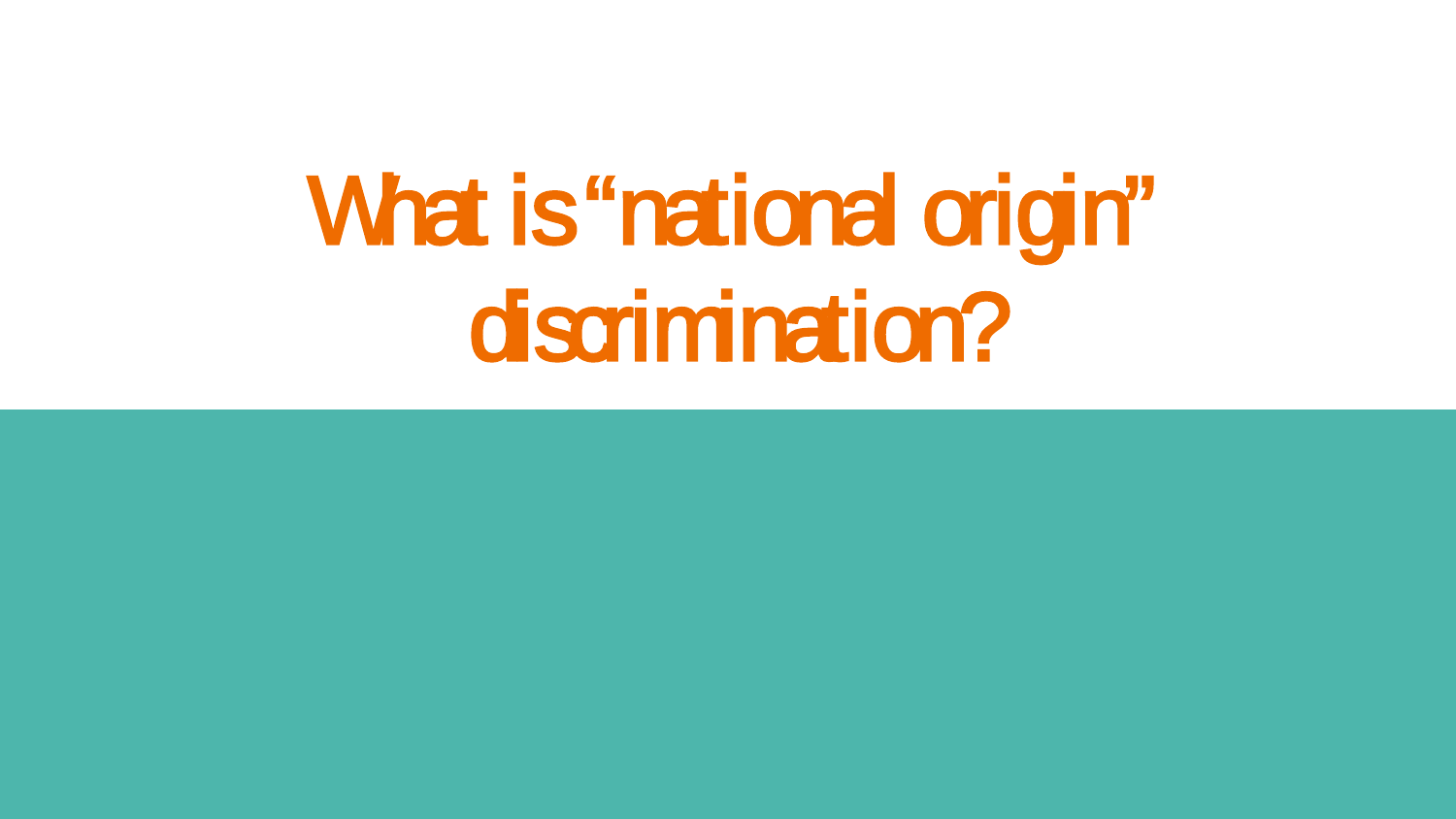#### "National Origin": **Definitions**

Place of birth or ancestors' place of birth.

Geographic region (i.e. Africa)

National origin group or ethnicity.

Native American tribe.

Actual or perceived & association with others.

Language discrimination.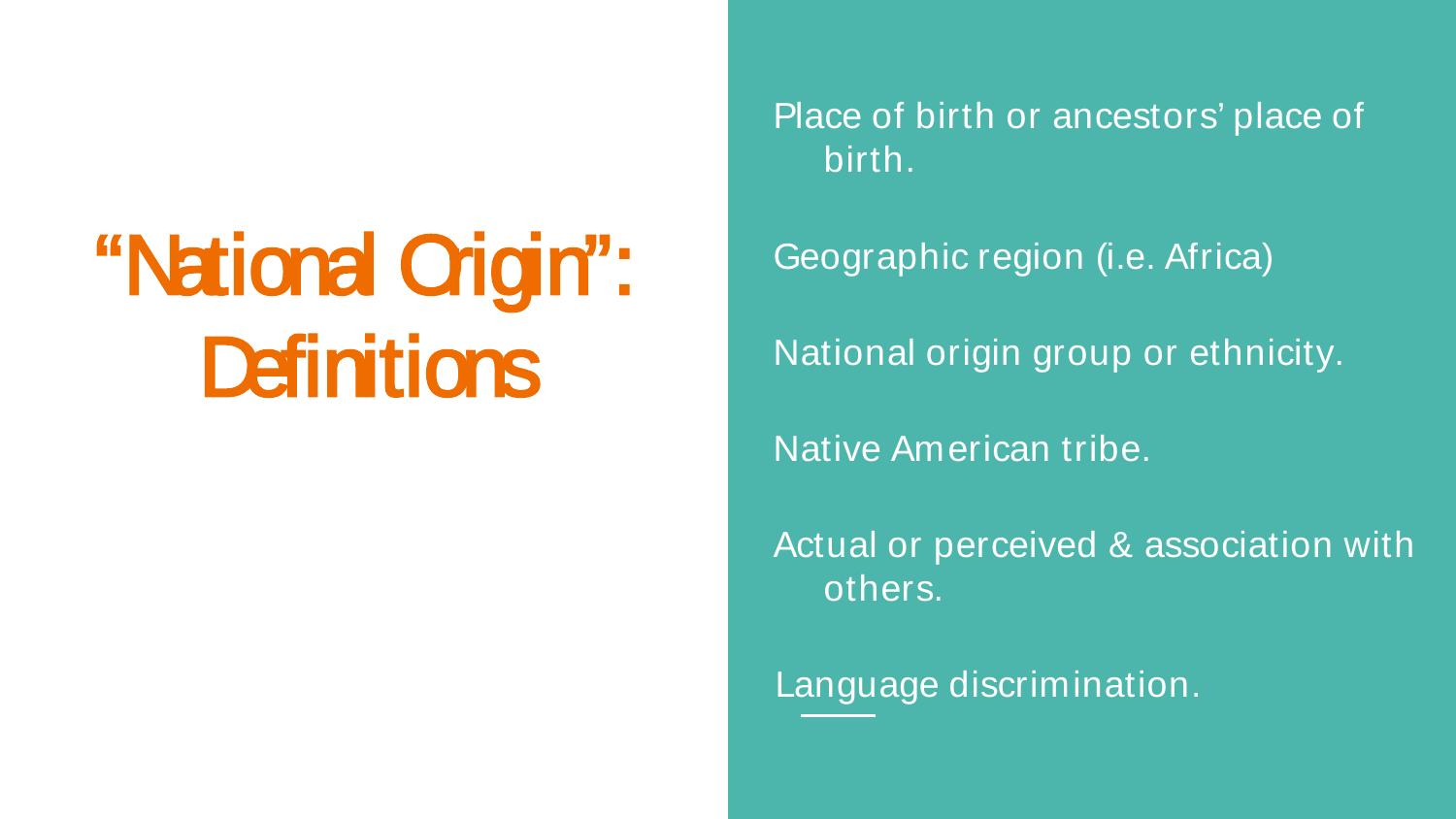### Language Discrimination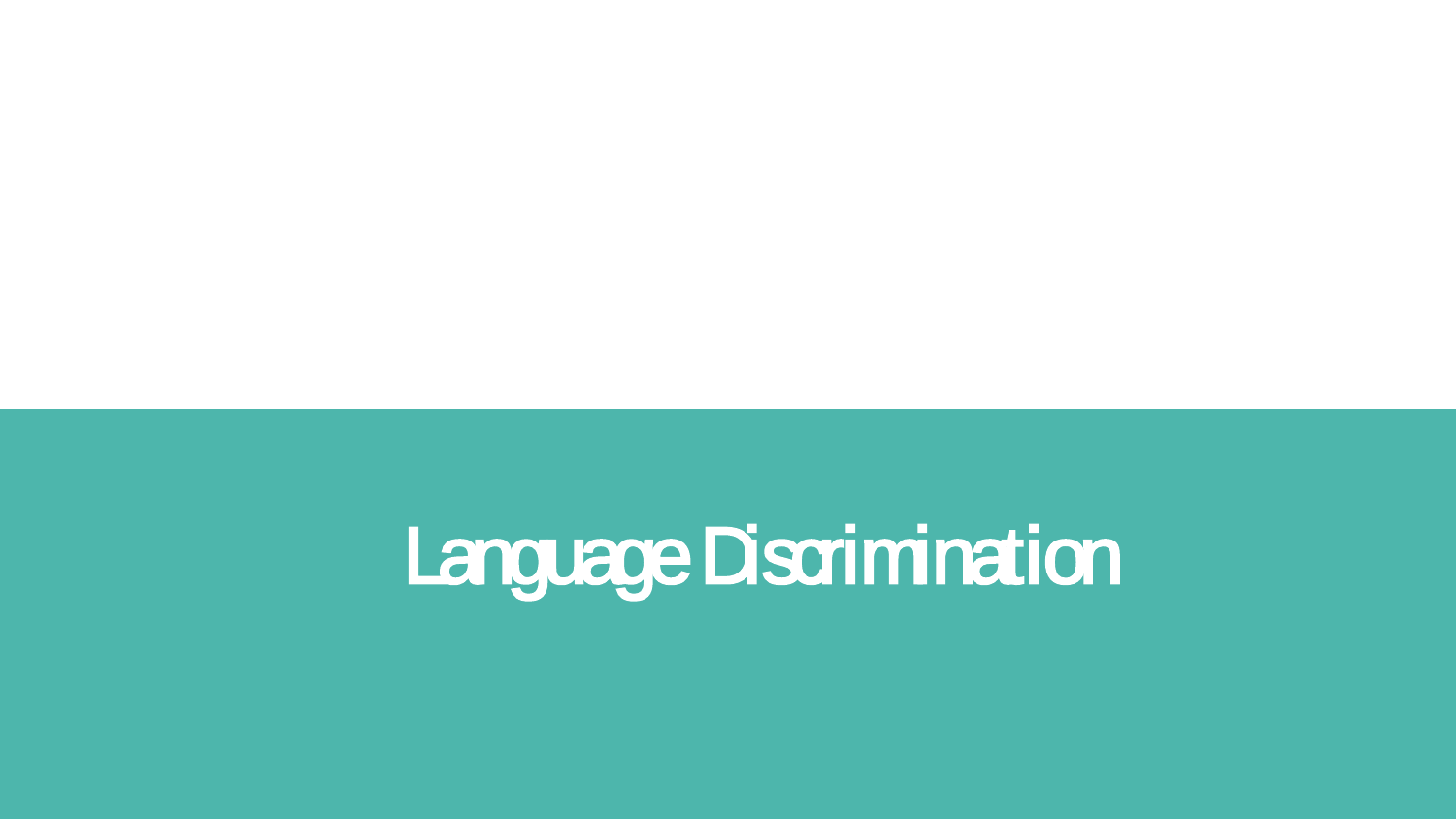

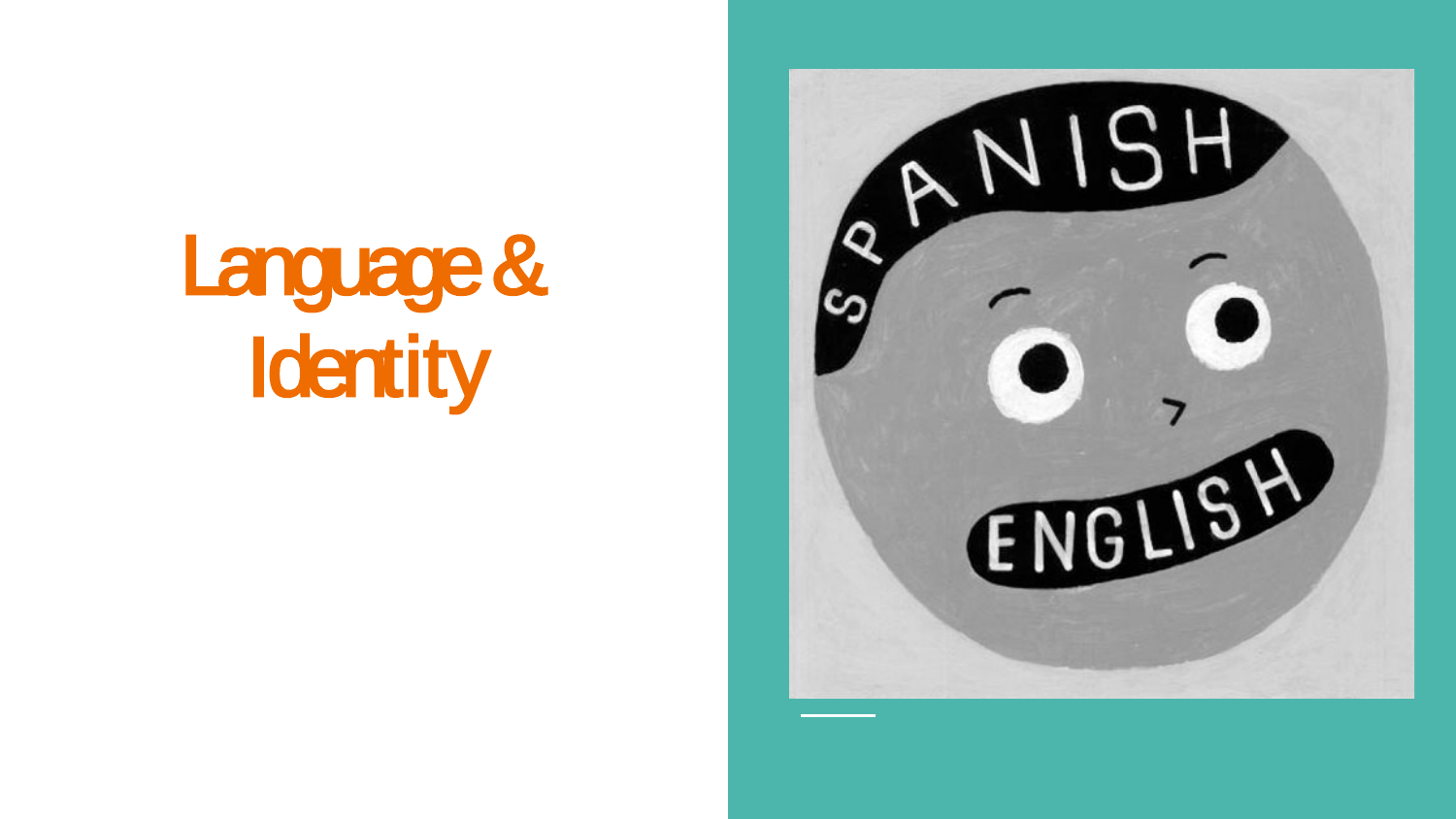### English Only Policies (a) It is an unlawful employment practice for



California Governm ent Code Sect ion 12951

an employer, as defined in subdivision (d) of Section 12926, to adopt or enforce a policy that limits or prohibits the use of any language in any workplace, unless both of the following conditions exist:

(1) The language restriction is justified by a business necessity.

(2) The employer has notified its employees of the circumstances and the time when the language restriction is required to be observed and of the consequences for violating the language restriction.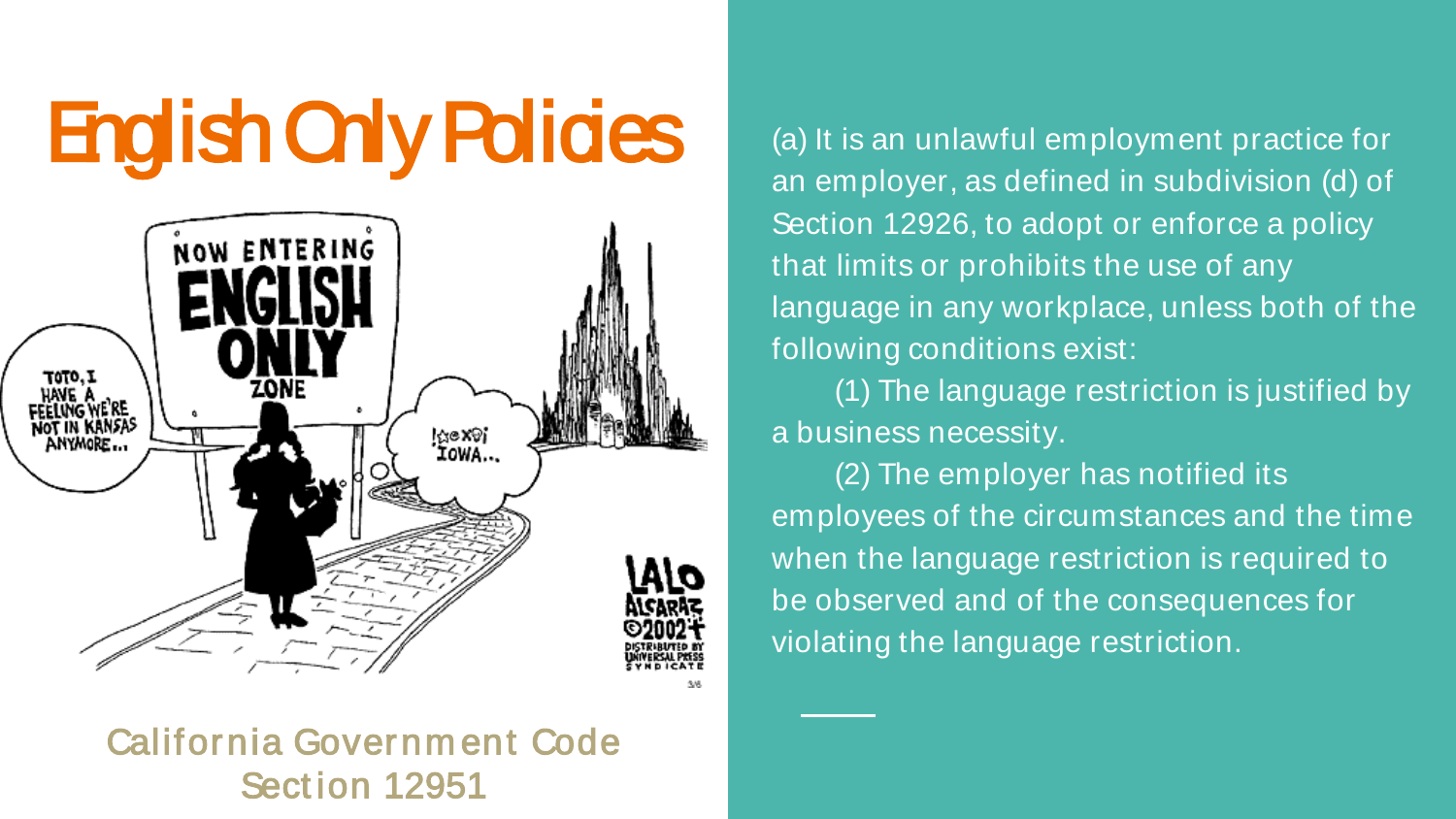**Ignorance** of **California Law** 

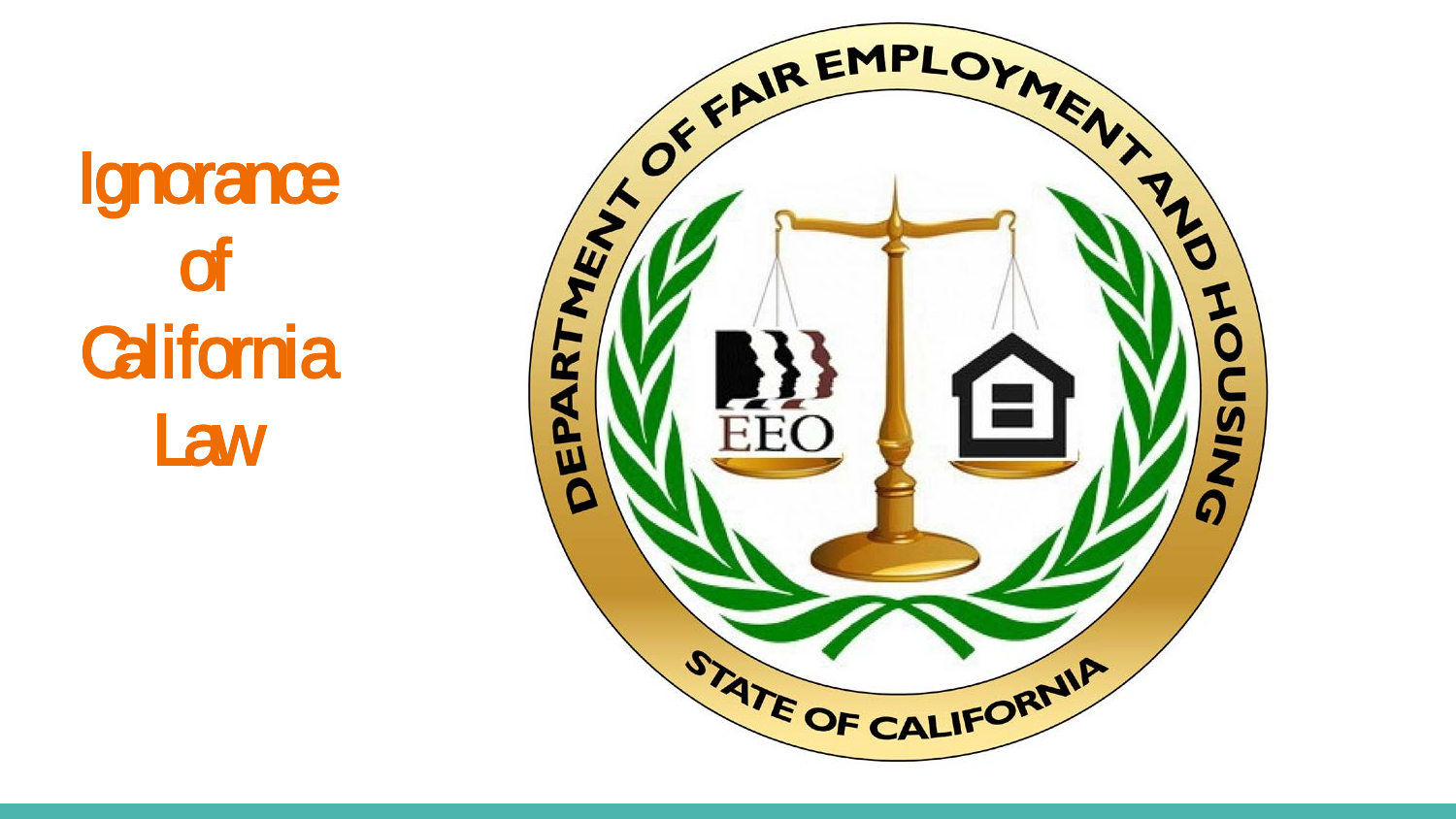#### Across the Board English Only Policies

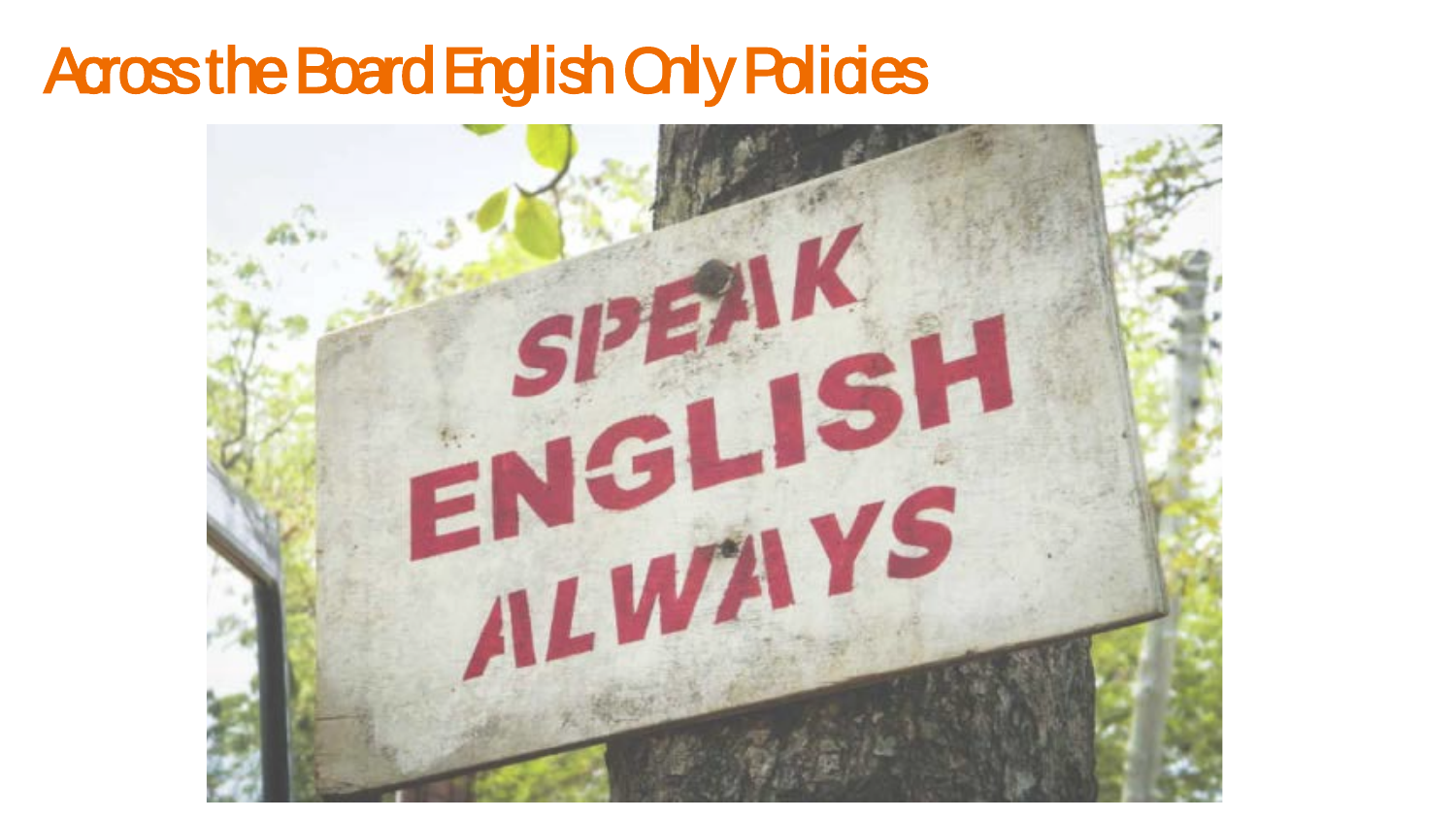#### **Business Necessity**

#### California Government Code Section 12951(b)

For the purposes of this section, "business necessity" means an overriding legitimate business purpose such that the language restriction is necessary to the safe and efficient operation of the business, that the language restriction effectively fulfills the business purpose it is supposed to serve, and there is no alternative practice to the language restriction that would accomplish the business purpose equally well with a lesser discriminatory impact.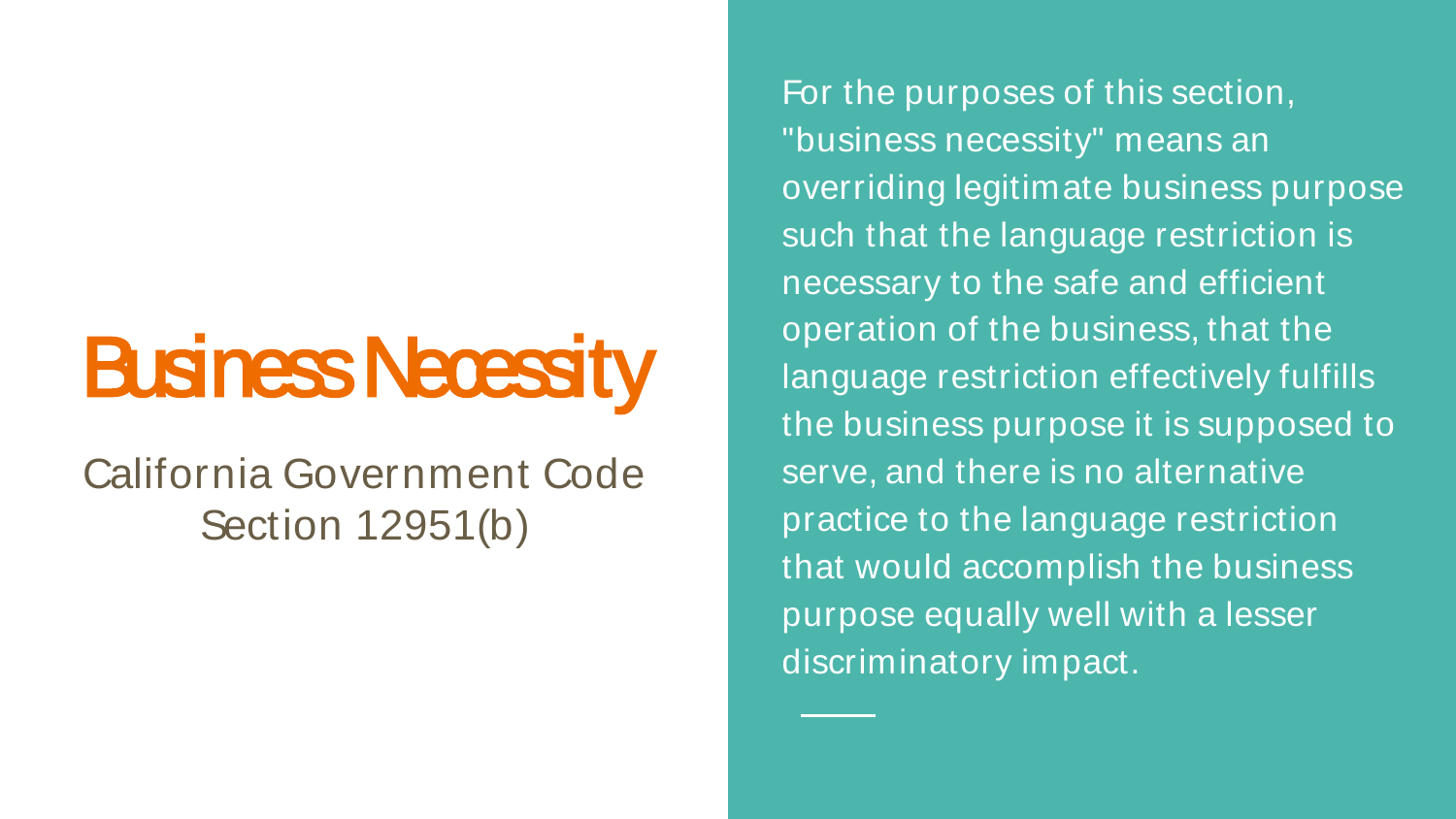## **Accent** Discrimination & **English Proficiency Requirements**

Accent: To take adverse action, employer must show that accent "materially interferes with job performance"

English Proficiency: Permissible only if required for the effective performance of the position for which it is imposed

No guidance under FEHA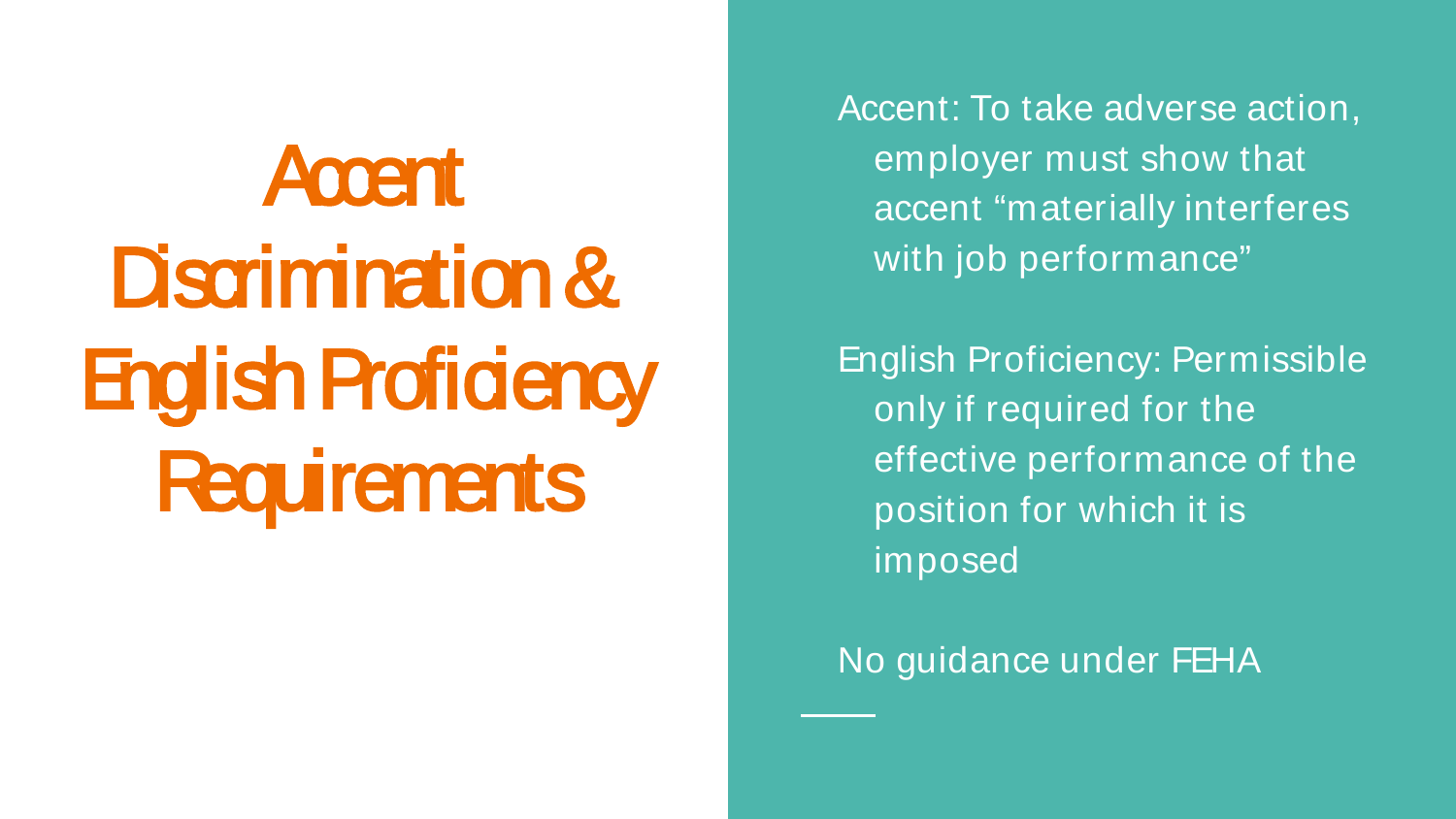#### Undocumented Workers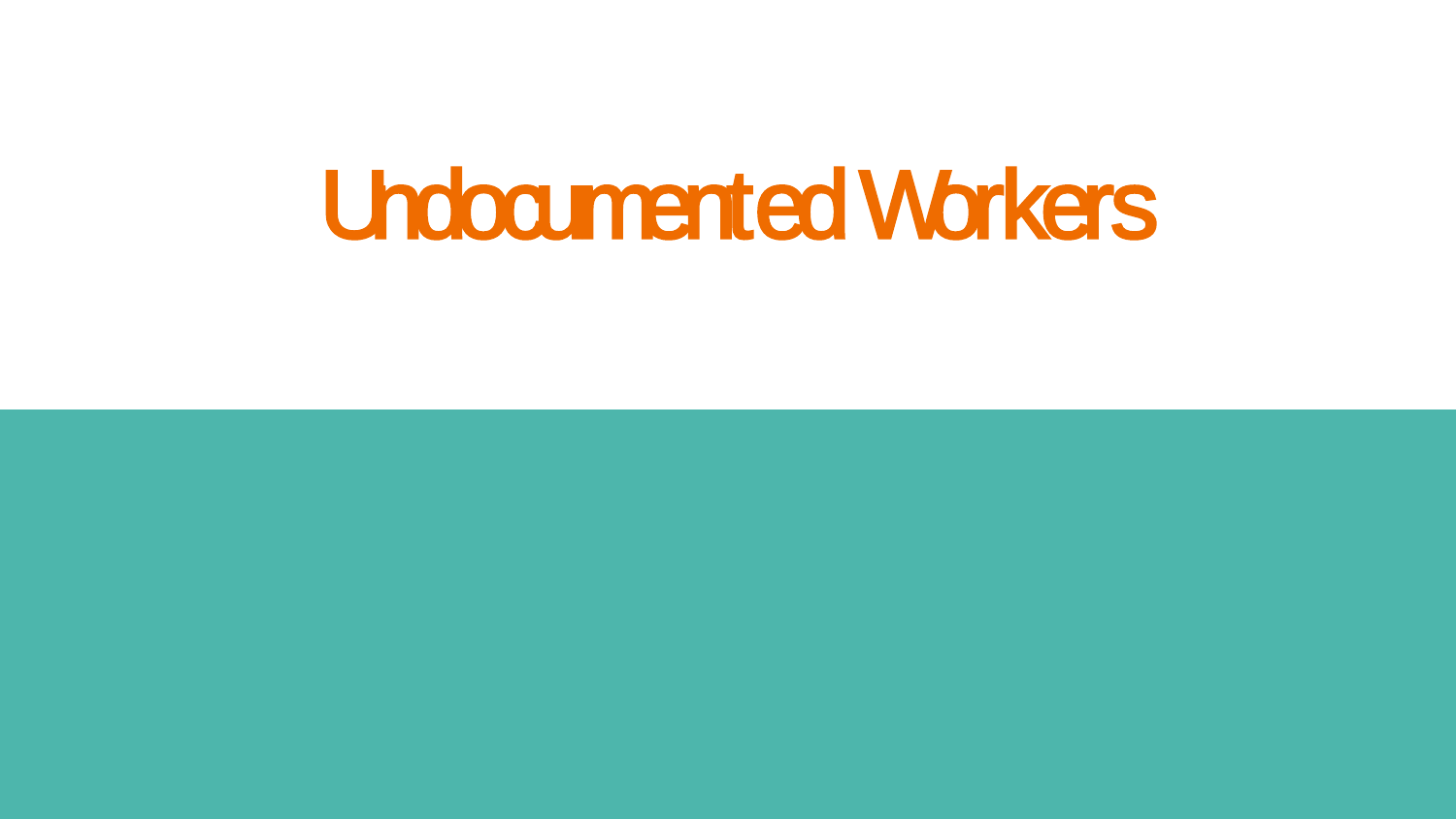#### Undocumented Workers

Title VII & FEHA apply to undocumented workers.

Remedies: Most remain available to undocumented workers.

Backpay (limited) & Reinstatement (not available) Compensatory and punitive damages Lost wages for work performed

Retaliation: special concerns for undocumented workers.

Cal. Labor Code §§ 1019, 1024.6 (AB 263).

Cal. Labor Code § 244(b) (SB 666).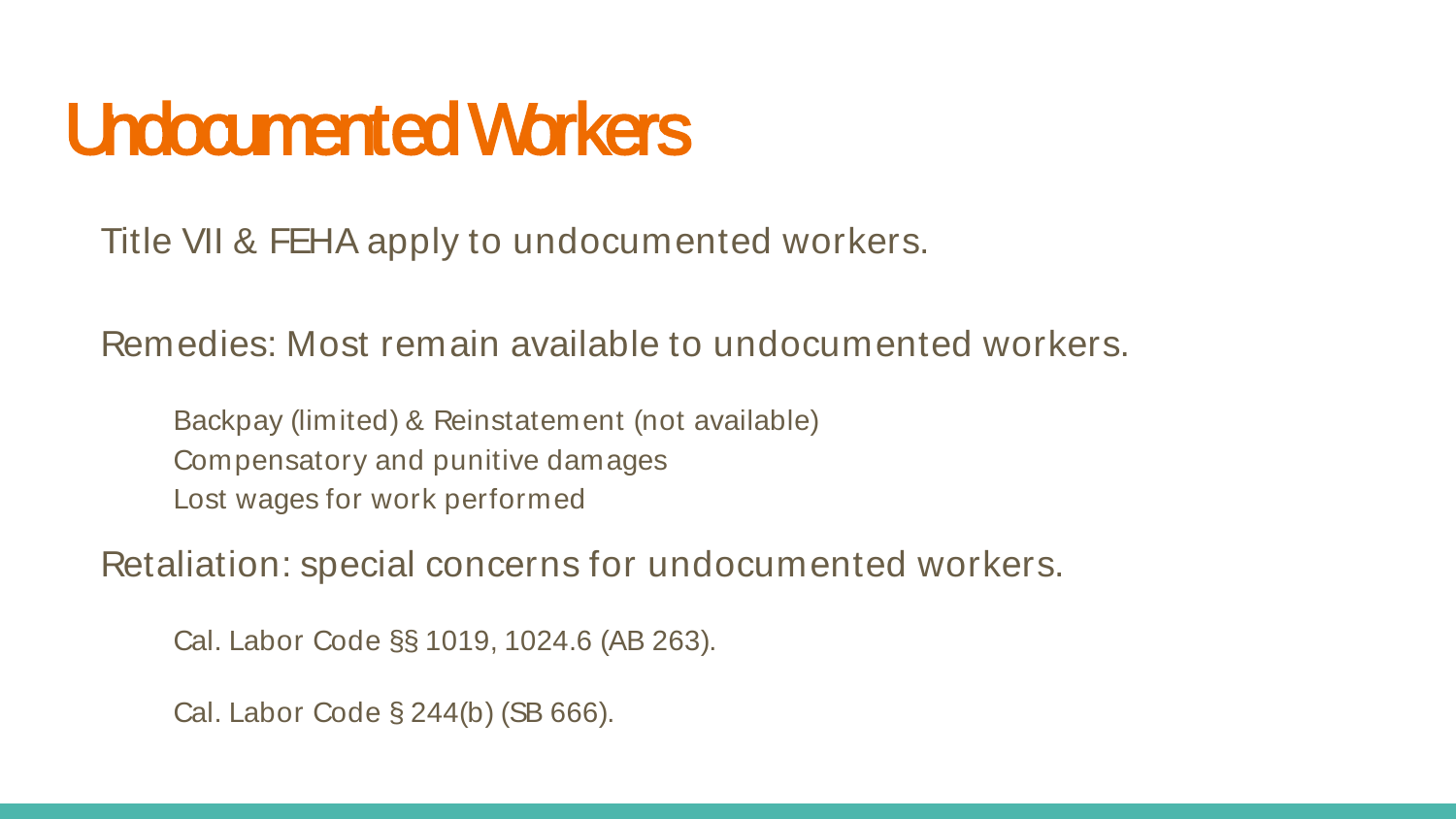Opportunities to use **FEHCs Broad Authority** to Strengthen & Carify **Protections** 



- Defining "national origin."
- Presumption of adverse effect of English-only policies.
- Presumption of illegality for blanket English-Only policies.
- "Business Necessity."
- Standard for accent/proficiency requirements.
- Remedies for undocumented workers.
- CA Labor Code retaliation provisions.